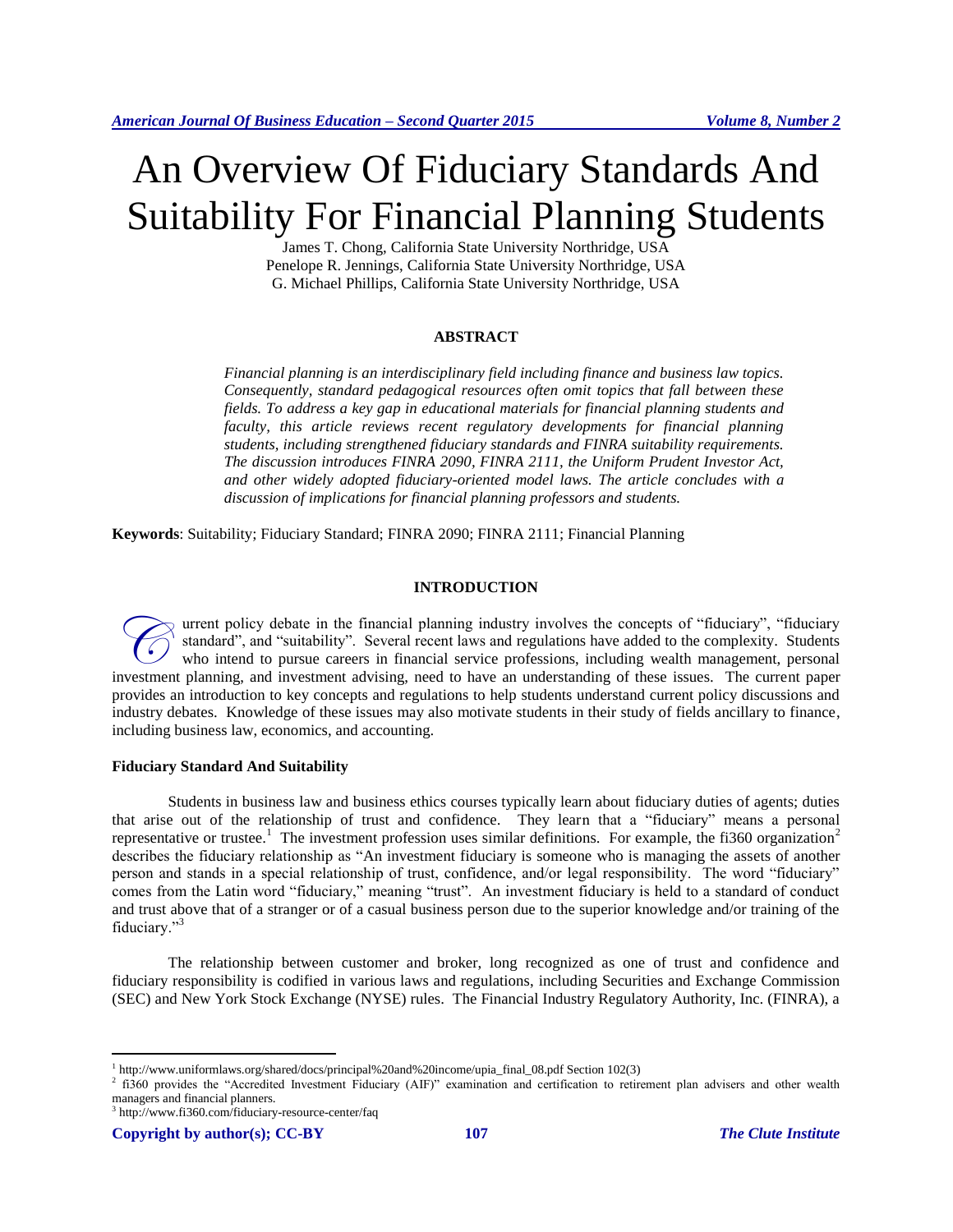self-regulatory organization that engages in regulatory oversight of securities firms doing business in the U.S., issues regulations to assure the securities investment industry deals with customers in a fair and honest manner.<sup>4</sup>

After receiving SEC approval of its proposals related to "know-your-customer" and "suitability" obligations for its consolidated rulebook, FINRA issued Regulatory Notice 11-02 which provides guidance about these obligations.<sup>5</sup> The new regulations, FINRA Rule 2090 (Know Your Customer) and FINRA Rule 2111 (Suitability) were designed to strengthen and clarify existing rules related to brokers' ethical responsibilities to deal knowledgably and fairly with customers. The initial implementation date of October 7, 2011 was extended to July 9, 2012 in order to respond to questions and concerns raised by the investment industry, many related to the suitability obligation, especially including questions about the expansion on types of information or data that brokers were expected to gather and review in determining "suitability."<sup>6</sup>

FINRA Rule 2111 requires that in transactions with customers, the broker ("member or an associated person") "has a reasonable basis to believe that a recommended transaction or investment strategy involving a security or securities is suitable for the customer."<sup>7</sup> FINRA Rule 2111 Supplementary Materials Section .05 identifies three main suitability components or obligations: Reasonable-basis suitability, customer-specific suitability, and quantitative suitability.<sup>8</sup>

The standard for determining if the broker has met the reasonable-basis obligation is one of "reasonable basis to believe, based on reasonable diligence, that its recommendation is suitable for at least some investors" after review of factors such as risks associated with the particular security or investment strategy. The focus is on the broker; he or she must understand the security or strategy recommended.<sup>9</sup>

Customer-specific and quantitative suitability focus more on the particular investor. The standard for determining customer-specific suitability is one of "reasonable diligence" to ascertain the customer's "investment profile" and, from a review and analysis of that profile, has a reasonable basis to believe that a particular recommendation is suitable. Quantitative suitability also is determined in light of the customer's investment profile, the standard being whether the broker has a "reasonable basis for believing that a series of recommended transactions, even if suitable when viewed in isolation, is not excessive and unsuitable for the customer when taken together in light of the customer's investment profile..."<sup>10</sup>

The investment profile includes, but is not limited to, factors such as "the customer's age, other investments, financial situation and needs, tax status, investment objectives, investment expertise, investment time horizon, liquidity needs, risk tolerance, and any other information the customer may disclose to the member or associated person in connection with such recommendations."<sup>11</sup> While factors such as tax status, other investments, and the newly added factor of age, may be easily determined, other factors, including the newly added factors of time horizon, liquidity needs, and especially a customer's risk tolerance, are harder to assess, both by the broker and by the customer him or herself.

FINRA Regulatory Notice 11-25 attempted to respond to questions from investment firms related to what they needed to do to determine customer investment profiles but also recognized that customer preferences in terms of investment horizon, liquidity, and risk tolerance may conflict and be difficult to reconcile. Further, brokers cannot assume that customers with long-time horizons with ability to "wait out down cycles" will necessarily be seeking greater returns by taking on greater risk.<sup>12</sup> The question remains, what is sufficient due diligence in determining a particular customer's risk tolerance? Further, how can an assessment of customer's risk tolerance be

 $\overline{a}$ 

<sup>&</sup>lt;sup>4</sup> See, www.finra.org.

<sup>&</sup>lt;sup>5</sup> FINRA Regulatory Notice 11-02, effective October 7, 2011.

<sup>&</sup>lt;sup>6</sup> See, FINRA Regulatory Notice 11-25, effective July 9, 2012.

 $7$  FINRA Rule 2111(a).

<sup>8</sup> FINRA Rule 2111.05.

 $9$  FINRA Rule 2111.05(a).

<sup>&</sup>lt;sup>10</sup> FINRA Rule 2111.05(b) and (c).

 $11$  FINRA Rule 2111(a).

<sup>&</sup>lt;sup>12</sup> FINRA Regulatory Notice 11-25 FAQ 4.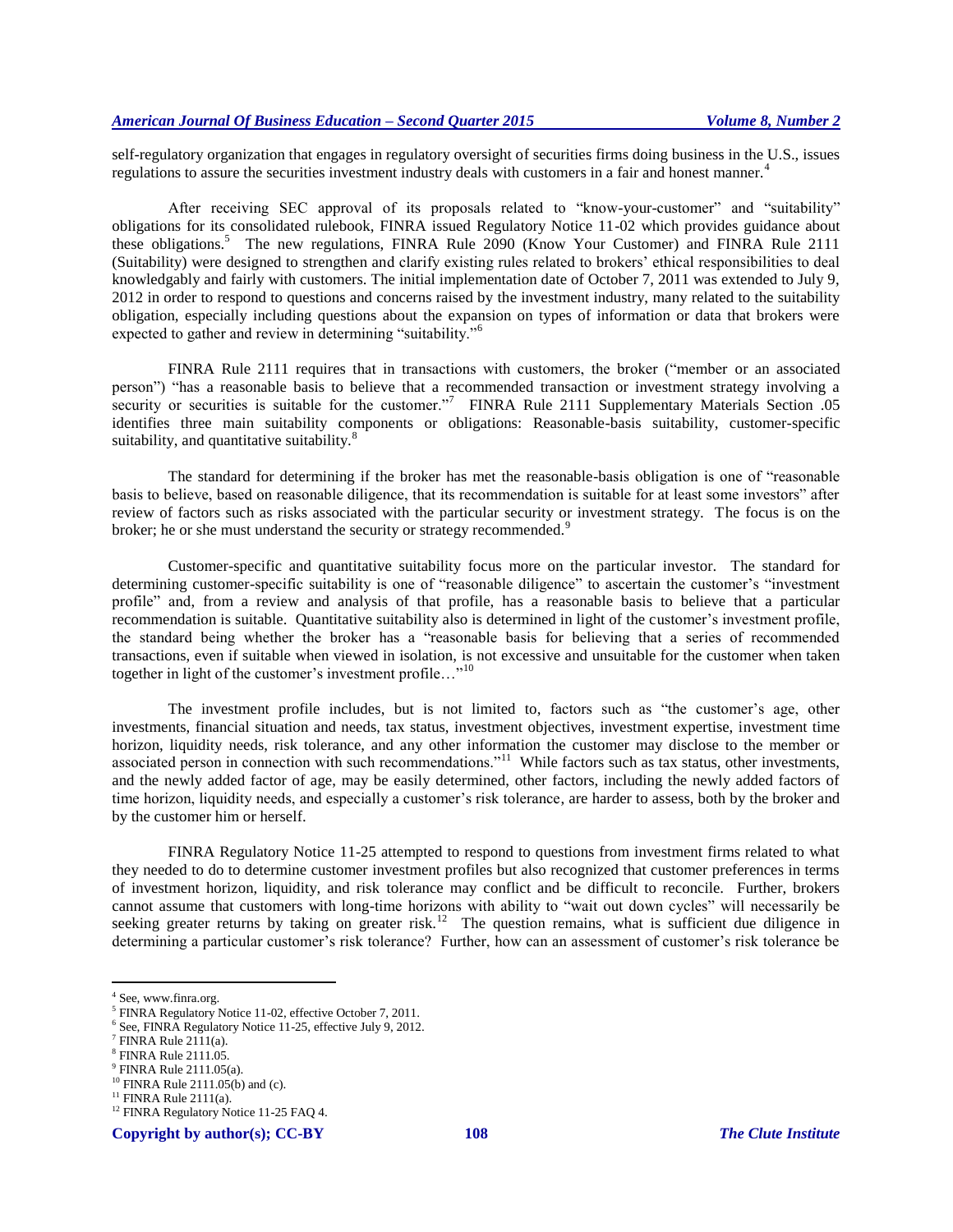used to select specific assets and formulate appropriate portfolios? This is an active area of research, but there is currently no widely accepted answer.

## **Uniform Prudent Investor Act And Related Laws**

Another key set of regulations includes the Uniform Prudent Investor Act (UPIA),<sup>13</sup> the Uniform Prudent Management of Institutional Funds Act (UPMIFA),<sup>14</sup> the Management of Public Employee Retirement Systems Act  $(UPERSA)$ ,<sup>15</sup> and the Uniform Principal and Income Act.<sup>16</sup> The Uniform Prudent Investor Act provides a foundation for these others which address specific applications of the fiduciary or trustee relationship. Consequently, it is informative to look at what criteria a financial fiduciary should additionally consider beyond the FINRA requirements previously discussed. In UPIA Section 2 ("Standard of Care; Portfolio Strategy; Risk and Return Objectives"), the following requirements are specified for investment managers under the act:

- 1. A trustee shall invest and manage trust assets as a prudent investor would, by considering the purposes, terms, distribution requirements, and other circumstances of the trust. In satisfying this standard, the trustee shall exercise reasonable care, skill, and caution.
- 2. A trustee's investment and management decisions respecting individual assets must be evaluated not in isolation but in the context of the trust portfolio as a whole and as a part of an overall investment strategy having risk and return objectives reasonably suited to the trust.
- 3. Among circumstances that a trustee shall consider in investing and managing trust assets are such of the following as are relevant to the trust or its beneficiaries:
	- a. General economic conditions;
	- b. The possible effect of inflation or deflation;
	- c. The expected tax consequences of investment decisions or strategies;
	- d. The role that each investment or course of action plays within the overall trust portfolio, which may include financial assets, interests in closely held enterprises, tangible and intangible personal property, and real property;
	- e. The expected total return from income and the appreciation of capital;
	- f. Other resources of the beneficiaries;
	- g. Needs for liquidity, regularity of income, and preservation or appreciation of capital; and
	- h. An asset's special relationship or special value, if any, to the purposes of the trust or to one or more of the beneficiaries.
- 4. A trustee shall make a reasonable effort to verify facts relevant to the investment and management of trust assets.
- 5. A trustee may invest in any kind of property or type of investment consistent with the standards of this [Act].
- 6. (f) A trustee who has special skills or expertise, or is named trustee in reliance upon the trustee's representation that the trustee has special skills or expertise, has a duty to use those special skills or expertise.<sup>17</sup>

While the concepts of fiduciary duty, such as the duties to account, to notify, to act with due care and skill and the duty of loyalty, are addressed, in general, in a number of business courses, specific applications relevant to investments and financial planning, especially including the UPIA and related laws, are not typically addressed in typical undergraduate level investment classes. For one thing, analyzing the specific impact of economic conditions on assets and their role within the portfolio is a potentially complicated analysis that is not explicitly addressed in any of the current leading investment textbooks. Second, the emphasis on evaluating each investment decision and asset within the context of the overall portfolio changes the investment focus from a "stock club" model, which selects investments asset by asset, to a portfolio-oriented approach which only selects assets that enhance the overall portfolio characteristics. Third, this act emphasizes the need for financial planning in addition to simply buying and

 $\overline{a}$ 

<sup>&</sup>lt;sup>13</sup> http://www.uniformlaws.org/shared/docs/prudent%20investor/upia\_final\_94.pdf

<sup>14</sup> http://www.uniformlaws.org/shared/docs/prudent%20mgt%20of%20institutional%20funds/upmifa\_final\_06.pdf

<sup>15</sup> http://www.uniformlaws.org/ActSummary.aspx?title=Management%20of%20Public%20Employee%20Retirement%20Systems%20Act

<sup>16</sup> http://www.uniformlaws.org/shared/docs/principal%20and%20income/upia\_final\_08.pdf

<sup>17</sup> http://www.uniformlaws.org/shared/docs/prudent%20investor/upia\_final\_94.pdf Section 2(a)-(f)